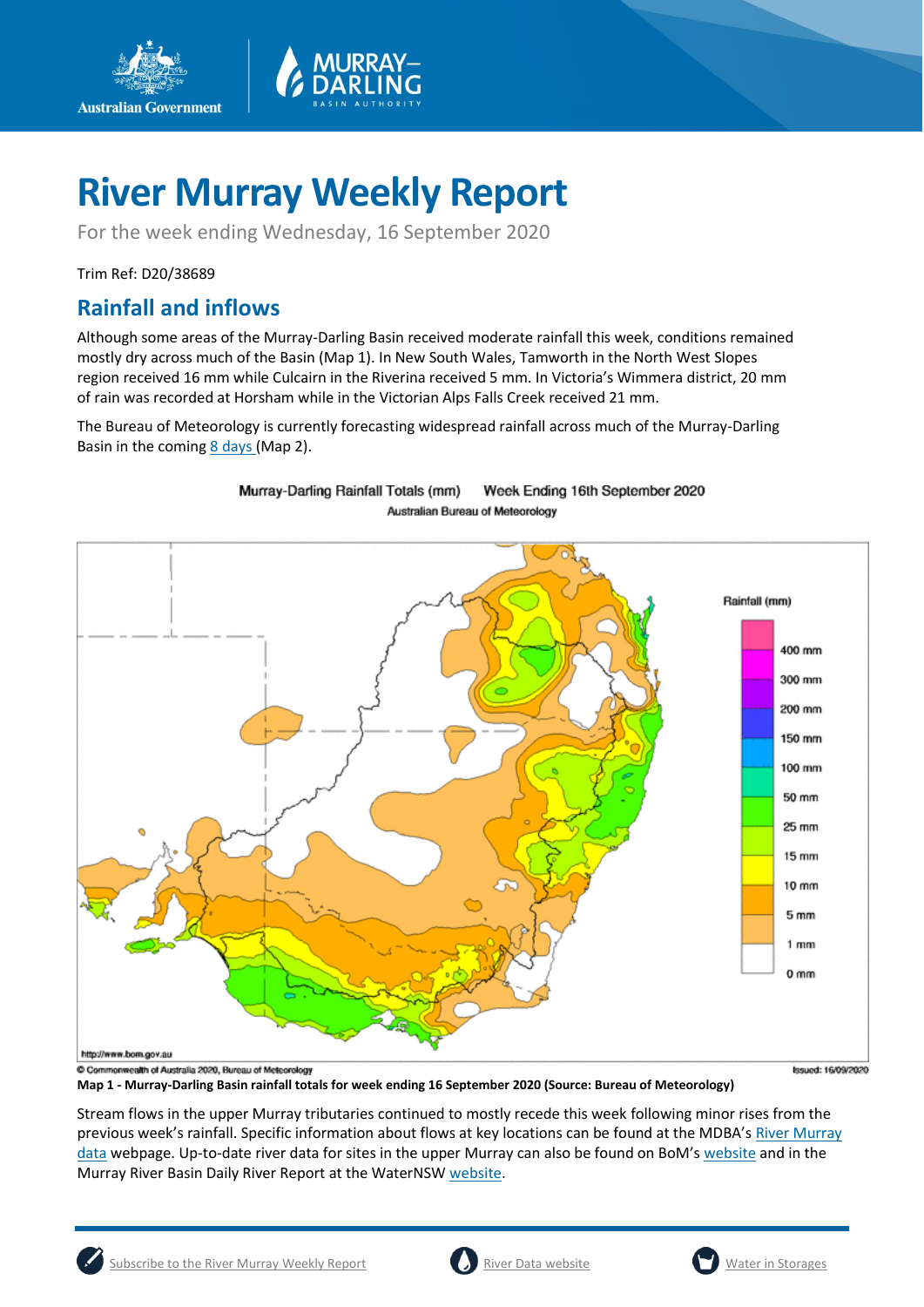

**Map 2 – Forecast rainfall for the period 17 September to 24 Spetember 2020 (Source: Bureau of Meteorology)** 

## **System operations**

### **Unregulated flow event**

Since heavy rainfall in late April soaked catchments and boosted tributary inflows from the Ovens, Kiewa and Goulburn Rivers, catchments have remained responsive to rainfall. Healthy tributary inflows have continued during May, June, July and August. Theses tributary inflows have resulted in the effective filling of Lake Victoria and an extended period of unregulated flows into South Australia since 27 June.

Recent warmer and drier conditions have resulted in reduced inflows and increasing system demands. Without further rainfall, the current period of unregulated flow is expected to conclude in the coming week. As such, the refilling of Lake Victoria is well underway and access to unregulated flows has ceased along river reaches upstream of Wentworth.

For more information on the expected duration and the specific river reaches where unregulated flow currently applies, please refer to your local water authority.





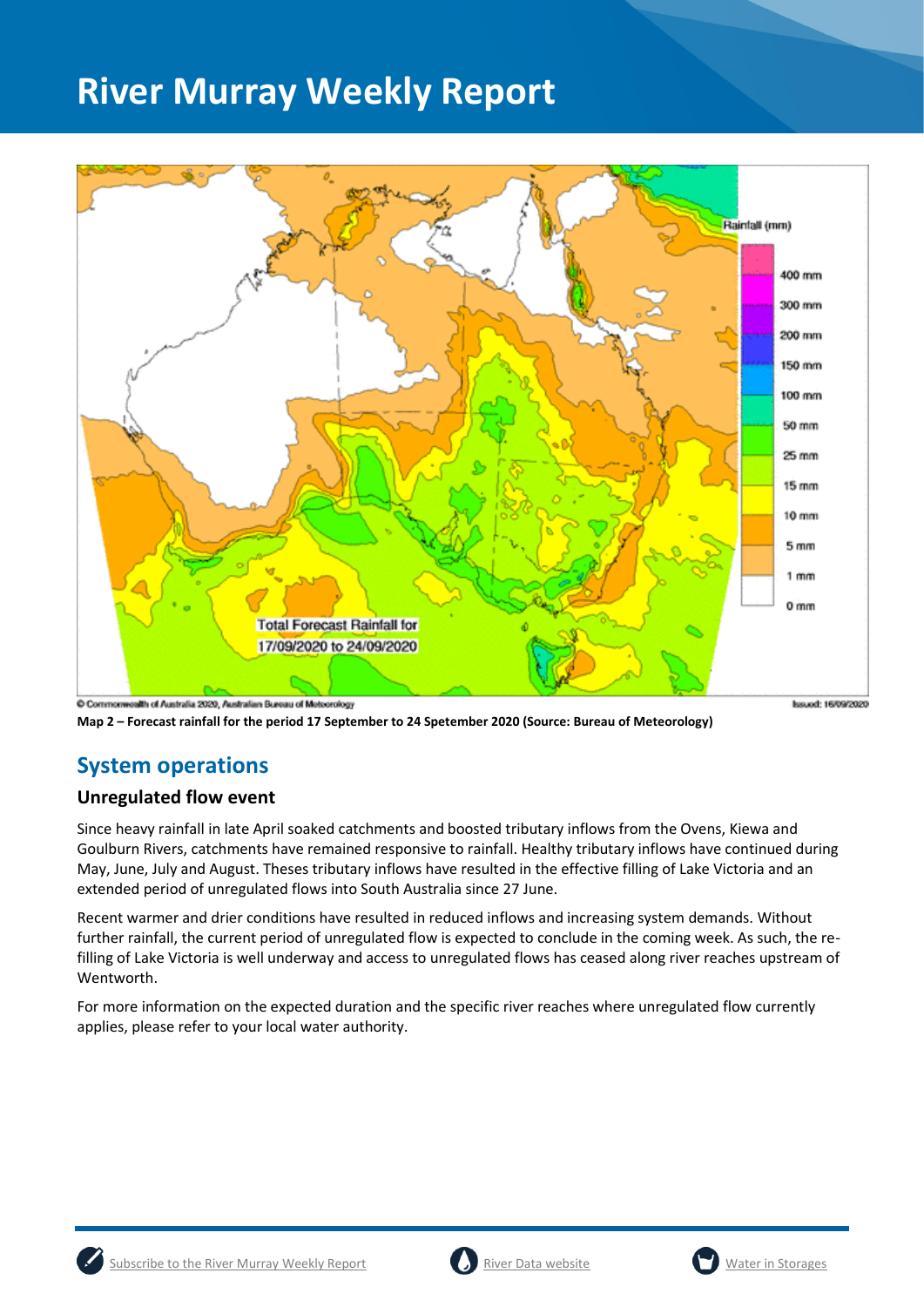## **River operations**

- MDBA active storage continues to rise
- Water for the environment supporting Murray Cod outcomes in Murray
- Lock 11 at Mildura reopens to boat traffic following maintenance works
- Lake Victoria approaching full supply
- Water for the environment to help native fish in lower Darling

#### **River operations and the COVID-19 virus**

The MDBA is continuing to work with government partners and stakeholders during this challenging time. In response to the impact of COVID-19, the MDBA has enacted business continuity arrangements to ensure the continued operation of our business functions. River operations have been identified as a priority in this time as running the river is essential to supporting irrigation supply t[o agricultural industries.](https://www.agriculture.gov.au/biosecurity/coronavirus/food-agriculture)

We hope all our community members remain safe at this time. We encourage all river users to evaluate plans against government advice, physical distancing and travel, and to support actions to limit the spread of COVID-19.

### **Water quality impacts**

An amber alert for **blue-green algae** is current in the River Murray system for the Gulpa Creek at Mathoura and the Edward River at Old Morago. It is important that water users regularly keep up to date with algal alerts, notices and health warnings. This information is available throug[h Goulburn-Murray Water](https://www.g-mwater.com.au/news/bga) an[d WaterNSW.](https://www.waternsw.com.au/water-quality/algae)

#### **Monthly snapshot of water in the system**

River Murray communities can now access a monthly point-in-time snapshot that shows what water is in the river for the environment compared with water for towns, industries and irrigators.

Every day, water enters the river at different points and for different purposes, including irrigation, town water supply, industries and specific environmental benefits. The monthly snapshot shows in simple terms the volume of flow and the extent to which it comprises water for the environment at five locations—in the Murray River at Yarrawonga and the South Australian border, and in the Murrumbidgee, Goulburn and Darling rivers just upstream of their junction with the Murray. Find out more o[n Flows in the River Murray System in August.](https://www.mdba.gov.au/river-murray-system/river-murray-operations/sharing-river-murray-water/flows-river-murray-system)

#### **River operations**

Over the past week, MDBA total active storage increased by 51 GL to 4,575 GL (54% capacity).

At **Dartmouth Reservoir**, the storage increased by 14 GL this week to 2,154 GL (56% capacity). The release, measured at Colemans, continued to target the minimum flow of 200 ML/day.

At **Hume Reservoir** th[e storage](https://riverdata.mdba.gov.au/hume-dam) level increased by 21 GL to 1,948 GL (65% capacity). Hume releases were increased to 7,000 ML/day earlier in the week in response to both irrigation and environmental demands. The release has since eased to 5,500 ML/day and is expected to be relatively steady in coming days. In the coming weeks, Hume releases will continue to be influenced by rainfall, irrigation demands and orders for water for the environment.

At **Lake Mulwala,** the pool level is 124.74 m AHD and within the normal operating range of between 124.6 and 124.9 m AHD. Across the week irrigation diversions have been increasing. Diversion to both Mulwala Canal and Yarrawonga Main Channel have been steady at 2,000 ML/day and 800 ML/day, respectively.

Without an order for water for the environment from Hume Reservoir, the release from **Yarrawonga Weir** would have targeted around 5,000 ML/day for most of this week. Instead, the release of environmental water from Hume resulted in releases from Yarrawonga Weir gradually increasing to 7,000 ML/day and, without significant rainfall, similar releases are anticipated over coming weeks. These higher flows are designed to provide water levels that support the Murray Cod nesting season, while also increasing lateral connectivity between the River Murray and the





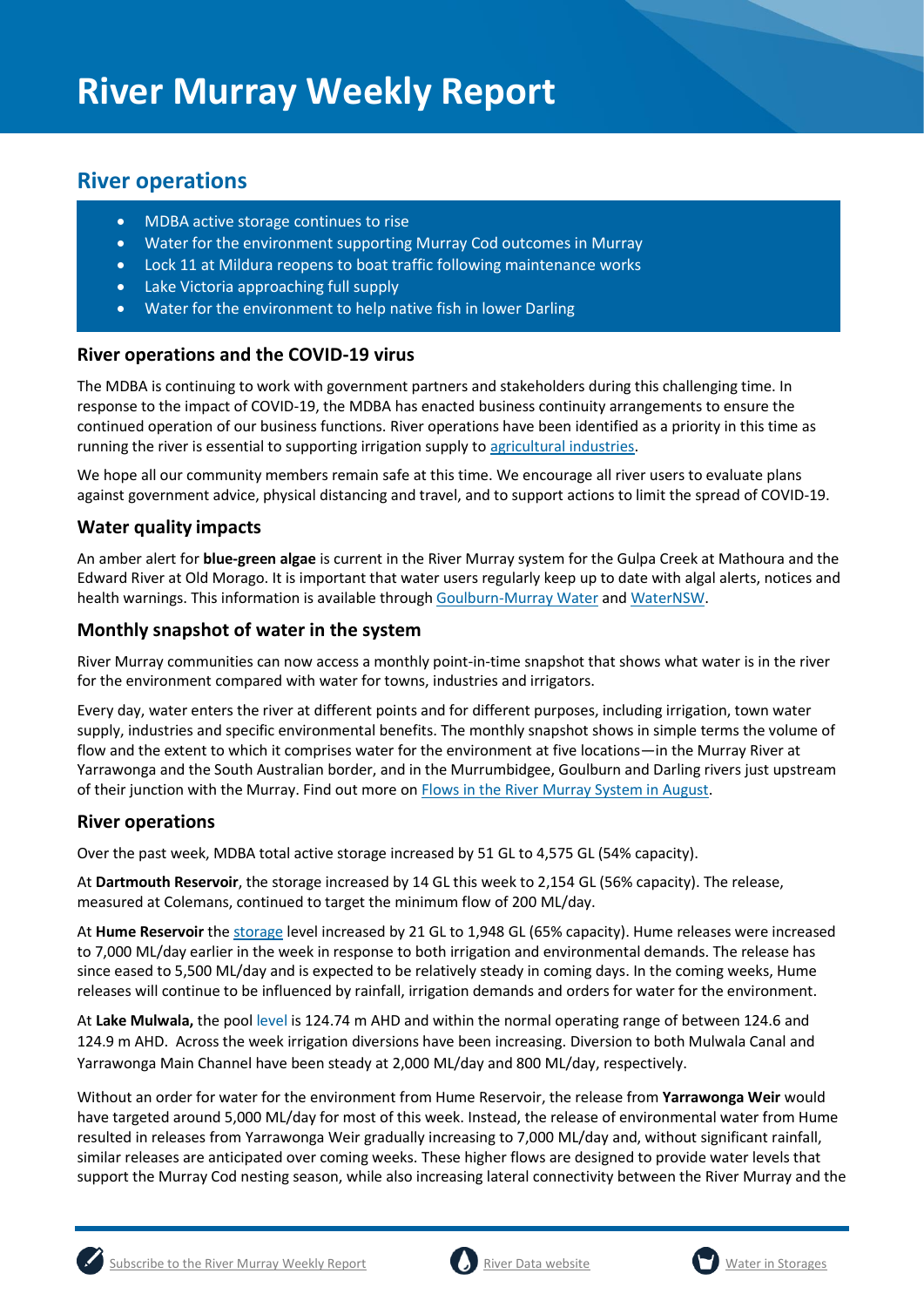**Barmah-Millewa Forest**. This greater connectivity has been enabled by the opening of selected regulators in the forest which promotes increased productivity in the river and supports plants and animals in the forest.

All actions associated with water for the environment are tracked and water usage debited from environmental water holder accounts.

With the gates raised clear of the water at **Edward River Offtake**, flows continue to respond to changes in the Murray. This week, as releases from Yarrawonga increased, flow through the offtake slowly increased to over 1,000 ML/day. Flow through the **Gulpa River Offtake** is targeting around 250 ML/day. Downstream, diversions to Wakool Main Canal increased from near 100 ML/day to 380 ML/day and further increase is expected in coming days. This week the release from Stevens Weir averaged 800 ML/day.

On the **Goulburn River**, this week the flow measured at McCoys Bridge fluctuated between 2,600 and 3,400 ML/day. The current flow near 3,300 ML/day is comprised mostly of environmental water that has been used to slow the flow recessions in parts of the Goulburn system. Over the coming week, without rainfall, flows are expected to gradually ease. Information regarding opportunities for allocation trade between the Goulburn and Murray Valleys is available at the Victorian water register [website.](http://waterregister.vic.gov.au/water-trading/allocation-trading#AllocationTradeOpportunities)

[Diversions](https://riverdata.mdba.gov.au/national-channel-ds-torrumbarry-headworks) to National Channel from the **Torrumbarry Weir** pool were steady at 1,700 ML/day this week and are expected to reduce to around 1,400 ML/day for the coming week. A portion of this flow is being used to maintain baseflows in the Gunbower Creek with the aim of providing increased habitat for native fish and other aquatic animals over the spring period. Flow in Gunbower Creek returns to the River Murray via Koondrook Spillway, downstream of Torrumbarry Weir near Barham. This week the release downstream of Torrumbarry Weir varied between 6,400 and 4,400 ML/day and over the coming week flows are anticipated to vary within a similar range.

Inflow from the **Murrumbidgee River**, measured a[t Balranald,](https://riverdata.mdba.gov.au/balranald-weir-downstream) is near the September end of system target of 1,330 ML/day. Similar flows are anticipated over the next fortnight before easing in October. With drier conditions across the last few weeks, supplementary access for the Murrumbidgee system has finished in most reaches. Please see the [WaterNSW website](https://www.waternsw.com.au/supply/regional-nsw/supplementary) for more information. The [Murrumbidgee IVT balance](https://www.waternsw.com.au/customer-service/ordering-trading-and-pricing/trading/murrumbidgee) is open for trade from the Murray to the Murrumbidgee (100 GL) but remains closed for trade from the Murrumbidgee to the Murray.

At **Euston Weir**, th[e weir pool level](https://riverdata.mdba.gov.au/euston-weir-upstream) is at FSL. After peak release near 15,800 ML/day, this week th[e downstream](https://riverdata.mdba.gov.au/euston-weir-downstream)  [release](https://riverdata.mdba.gov.au/euston-weir-downstream) receded to 10,600 ML/day and will continue to reduce in coming days.

At **Mildura Weir**, Lock 11 has now reopened to boat traffic after the successful installation and load testing of the upgraded lock bridge.

Continued inflows to **Menindee Lakes** resulted in th[e storage](https://riverdata.mdba.gov.au/menindee-lakes-combined-storage) increasing by 4 GL to 464 GL (27% capacity). The downstream release, measured at Weir 32, averaged 240 ML/day until late this week when modest environmental releases to the lower Darling commenced. These flows aim to improve the condition of the lower Darling and help Murray Cod breed this spring. For more information refer to th[e Commonwealth Environmental Water Office](https://www.environment.gov.au/cewo/media-release/lower-darling-baaka-flows-boosted) and [NSW Department of Planning, Industry and Environment.](https://www.environment.nsw.gov.au/news/spring-flow-for-fish-in-the-lower-darling-baaka-river) Following the rainfall and streamflow responses during recent months, [water restrictions](https://www.industry.nsw.gov.au/water/allocations-availability/temporary-water-restrictions) have been lifted in many locations across NSW. Links to drought services and assistance can be accessed via the MDBA [drought webpage.](https://www.mdba.gov.au/managing-water/drought-murray-darling-basin)

At **Wentworth Weir**, the weir pool level is being managed to target around FSL. The downstream flow peaked at 15,100 ML/day this week and has since reduced to 12,100 ML/day and will reduce further over the coming week.

The **Lock 9, Lock 8 and Lock 7** weir pools continue to vary near FSL, within their normal operating range.

The storage level at **Lake Victoria** increased by 16 GL to 667 GL (99% capacity) this week. The storage continues to be filled with the expectation that, without significant rainfall, unregulated flow to South Australia ceases in the coming week. The storage is being deliberately filled at the end of unregulated flows in accordance with the Lake Victoria Operating Strategy. The strategy aims to fill the storage as late as possible while also minimising the length





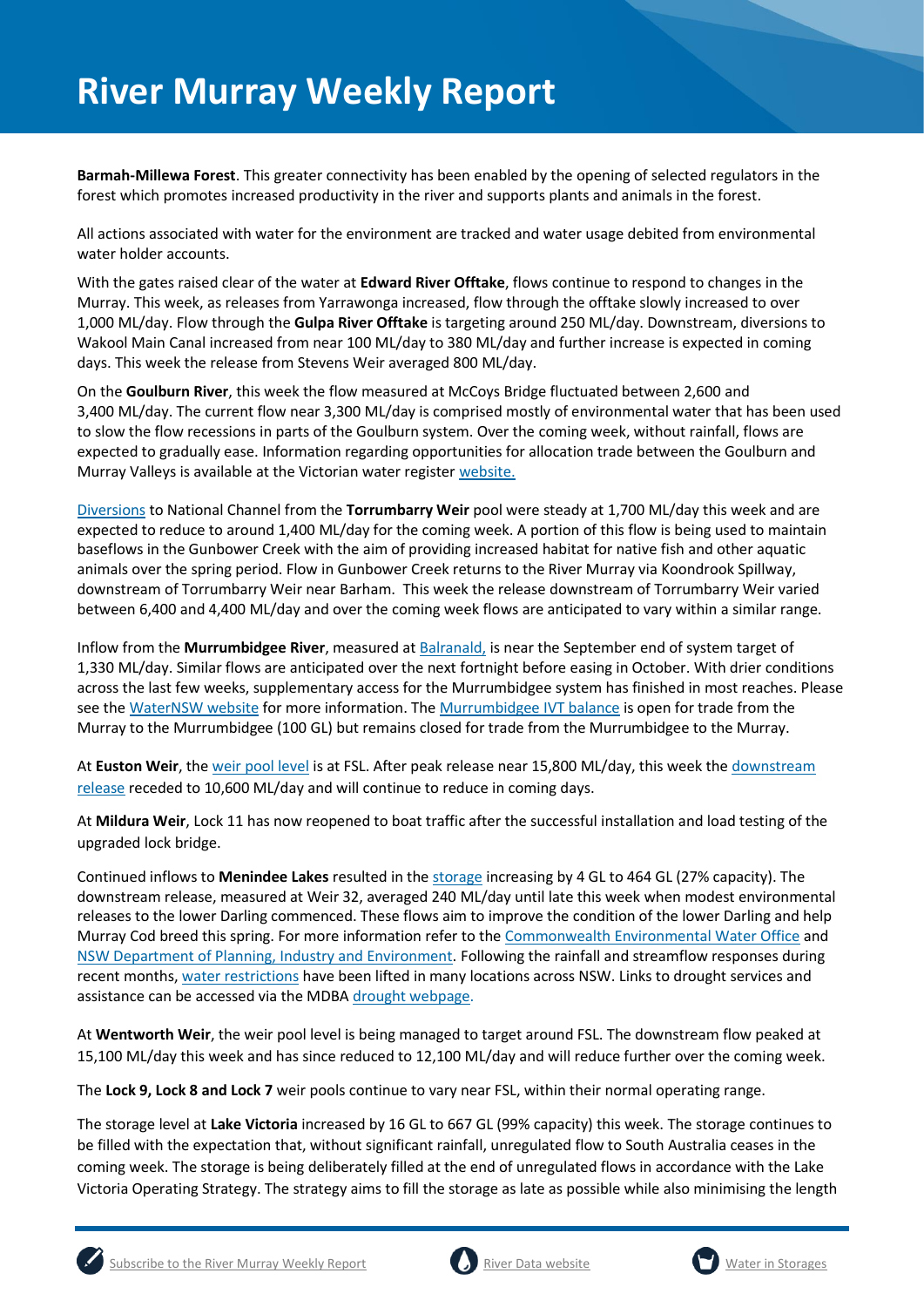of time the storage is held at a steady level. This is done with the aim of minimising erosion and inundation impacts on sensitive foreshore vegetation and cultural heritage material.



**Photo 1 & 2: Lake Victoria nearing Full Supply. Photo courtesy Clay Smith, SA Water.**

The [flow](https://riverdata.mdba.gov.au/flow-south-australia-calculated) to **South Australia** remains above normal September Entitlement (4,500 ML/day) as unregulated flows continue. Over the past week the flow reduced to around 8,200 ML/day and will ease further over the coming week before environmental water arrives from upstream.





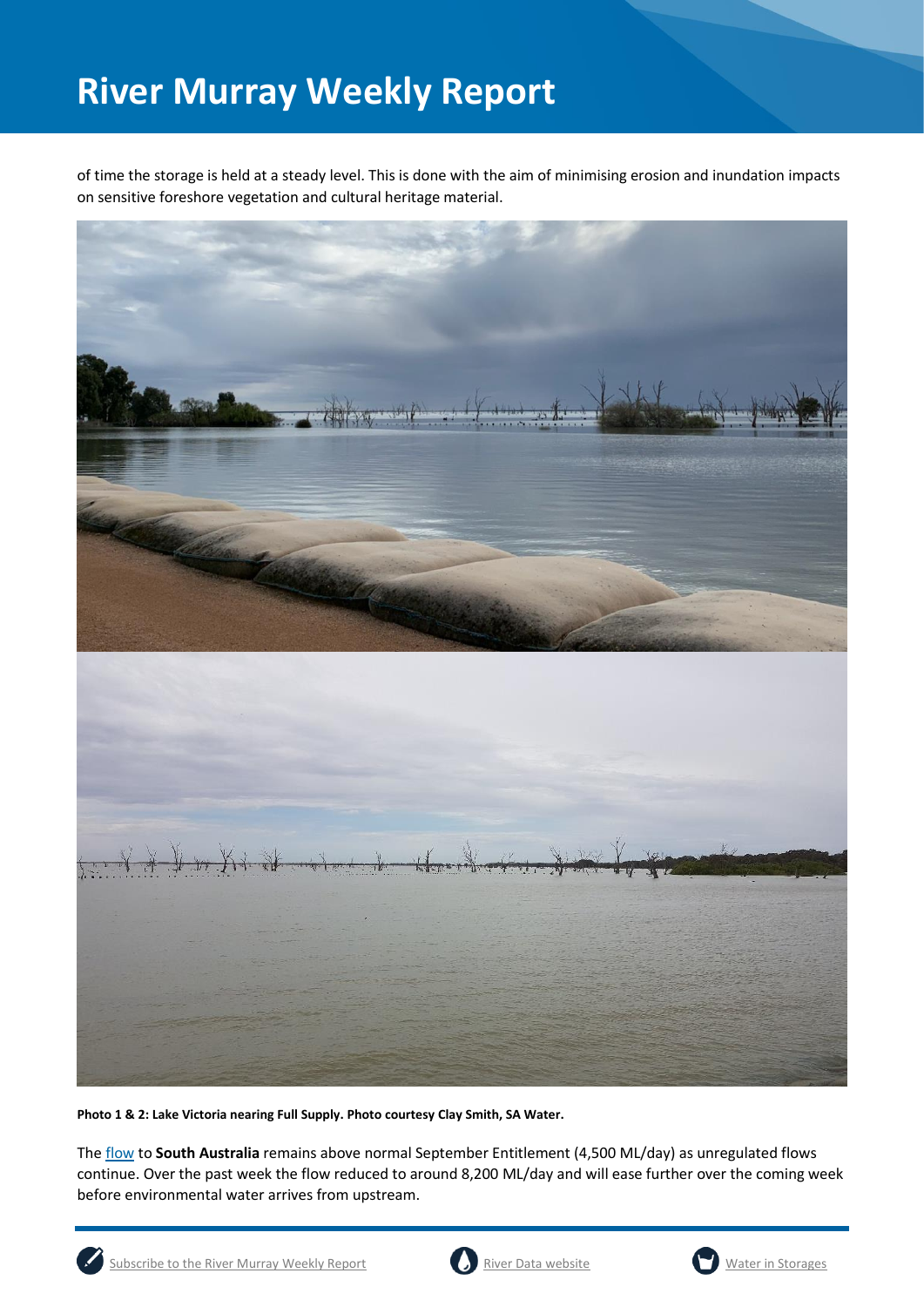The **Lower Lakes** 5-day average water level is 0.81 m AHD. Continuing unregulated flow into the Lower Lakes has allowed large volumes to be released to the Coorong to target outcomes in the Coorong and at the Murray Mouth. Increased barrage releases will continue to be made when conditions allow to push fresh water into the Coorong. For information on barrage releases and South Australia's Entitlement flow, see the South Australian Department for Environment and Water Weekl[y River Murray Flow Report.](https://www.environment.sa.gov.au/topics/river-murray/flow-reports)

#### **For media inquiries contact the Media Officer on 02 6279 0141**

ANDREW REYNOLDS Executive Director, River Management



**Australian Government** 







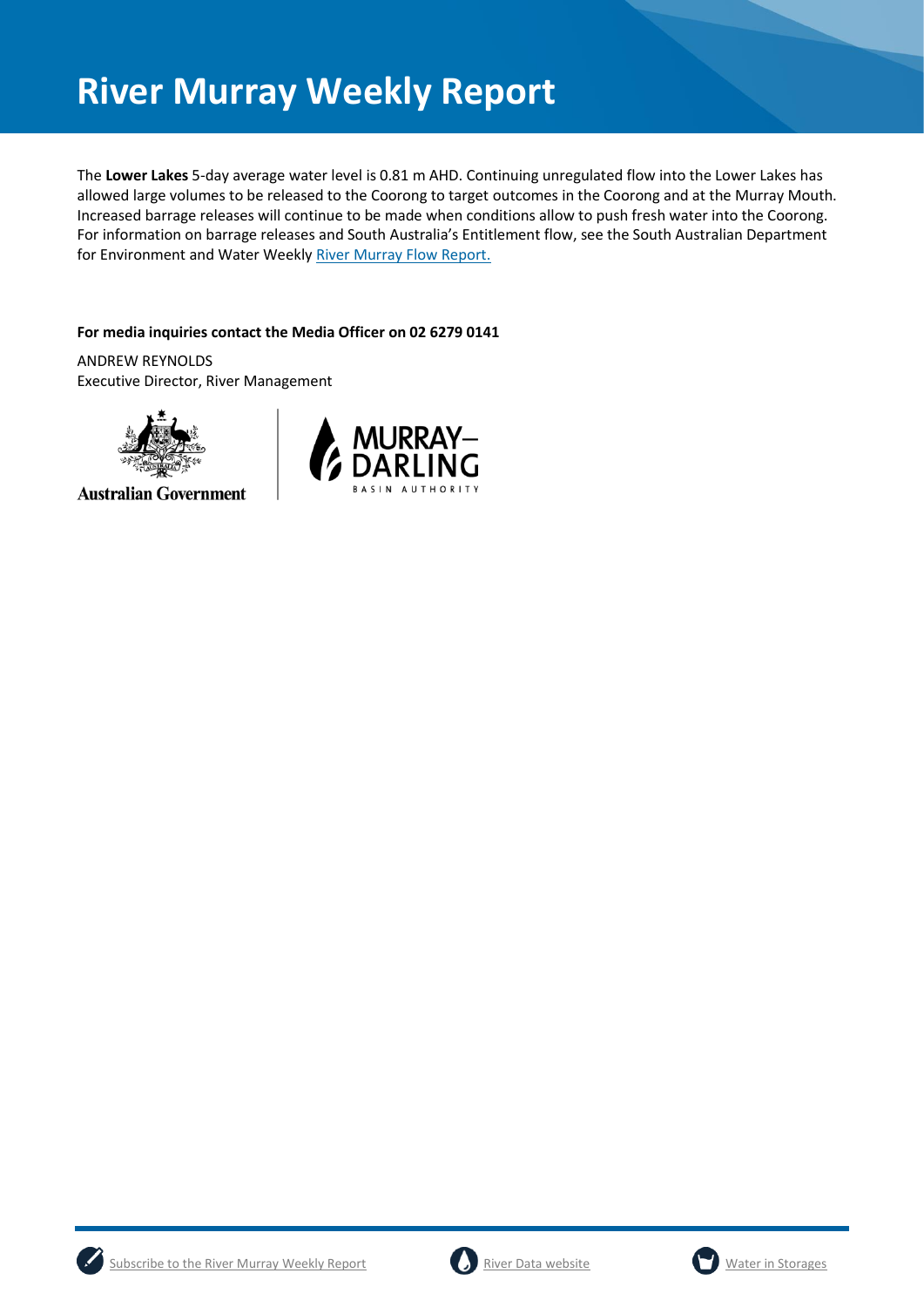#### Water in Storage Water in Storage Week ending Wednesday 16 Sep 2020

| <b>MDBA Storages</b>             | Full<br>Supply<br>Level | Full<br>Supply<br>Volume | Current<br>Storage<br>Level | Current | Storage | Dead<br>Storage | Active<br>Storage | Change in Total<br>Storage for the<br>Week |
|----------------------------------|-------------------------|--------------------------|-----------------------------|---------|---------|-----------------|-------------------|--------------------------------------------|
|                                  | $(m$ AHD)               | (GL)                     | $(m$ AHD)                   | (GL)    | %       | (GL)            | (GL)              | (GL)                                       |
| Dartmouth Reservoir              | 486.00                  | 3856                     | 455.37                      | 2 1 5 4 | 56%     | 71              | 2 0 8 3           | $+14$                                      |
| Hume Reservoir                   | 192.00                  | 3 0 0 5                  | 186.07                      | 948     | 65%     | 23              | 1925              | $+21$                                      |
| Lake Victoria                    | 27.00                   | 677                      | 26.92                       | 667     | 99%     | 100             | 567               | $+16$                                      |
| Menindee Lakes                   |                         | 1 731*                   |                             | 464     | 27%     | (- -) #         | 0                 | $+4$                                       |
| <b>Total</b>                     |                         | 9 2 6 9                  |                             | 5 2 3 3 | 56%     | $ -$            | 4575              | $+55$                                      |
| <b>Total Active MDBA Storage</b> |                         |                          |                             |         |         |                 | $54\%$ ^          |                                            |

#### **Major State Storages**

| <b>Burriniuck Reservoir</b> | 026     | 824 | 80% |     | 821 | $-24$      |
|-----------------------------|---------|-----|-----|-----|-----|------------|
| <b>Blowering Reservoir</b>  | 631     | 259 | 77% | 24  | 235 | 10<br>- 13 |
| Eildon Reservoir            | 3 3 3 4 | 941 | 58% | 100 | 841 |            |

\* Menindee surcharge capacity – 2050 GL \*\* All Data is rounded to nearest GL \*\*

# NSW has sole access to water when the storage falls below 480 GL. MDBA regains access to water when the storage next reaches 640 GL. ^ % of total active MDBA storage

| <b>Snowy Mountains Scheme</b> | Snowy diversions for week ending 15 Sep 2020 |                    |                      |           |                 |
|-------------------------------|----------------------------------------------|--------------------|----------------------|-----------|-----------------|
| <b>Storage</b>                | Active Storage (GL)                          | Weekly Change (GL) | Diversion (GL)       | This Week | From 1 May 2020 |
| Lake Eucumbene - Total        | 054                                          | +49                | Snowy-Murray         | $+0$      | 419             |
| Snowy-Murray Component        | 482                                          | $+34$              | Tooma-Tumut          | $+10$     | 121             |
| <b>Target Storage</b>         | 1 240                                        |                    | <b>Net Diversion</b> | $-10$     | 298             |
|                               |                                              |                    | Murray 1 Release     | +16       | 550             |

#### **Major Diversions from Murray and Lower Darling (GL) \***

| <b>New South Wales</b>    | This Week | From 1 July 2020 | Victoria                        | This Week | From 1 July 2020 |
|---------------------------|-----------|------------------|---------------------------------|-----------|------------------|
| Murray Irrig. Ltd (Net)   | 14.9      | 119              | Yarrawonga Main Channel (net)   | 5.2       | 16               |
| Wakool Sys Allowance      | 2.8       | 23               | Torrumbarry System + Nyah (net) | 8.8       | 41               |
| Western Murray Irrigation | $0.2\,$   |                  | Sunraysia Pumped Districts      | 1.5       |                  |
| Licensed Pumps            | 3.5       | 35               | Licensed pumps - GMW (Nyah+u/s) | 0.3       |                  |
| Lower Darling             | $0.0\,$   |                  | Licensed pumps - LMW            | 5.7       | 25               |
| <b>TOTAL</b>              | 21.4      | 178              | TOTAL                           | 21.5      | 92               |

\* Figures are derived from actual and estimates where data is unavailable. Please note that not all data may have been available at the time of creating this report. \*\* All data above is rounded to nearest 100 ML for weekly data and nearest GL for cumulative data

| Flow to South Australia (GL)<br>* Flow to SA will be greater than normal entitlement for<br>this month due to unregulated flows. | Entitlement this month<br>Flow this week<br>Flow so far this month<br>Flow last month | $135.0*$<br>71.0<br>159.6<br>261.6 | (10 100 ML/day) |
|----------------------------------------------------------------------------------------------------------------------------------|---------------------------------------------------------------------------------------|------------------------------------|-----------------|
|                                                                                                                                  |                                                                                       |                                    |                 |

#### **Salinity (EC) (microSiemens/cm at 25<sup>o</sup> C)**

|                         | Current | Average over the last week | Average since 1 August 2020 |
|-------------------------|---------|----------------------------|-----------------------------|
| Swan Hill               | 120     | 120                        | 120                         |
| Euston                  |         |                            |                             |
| <b>Red Cliffs</b>       | 140     | 130                        | 140                         |
| Merbein                 | 1 330   | 390                        | 190                         |
| Burtundy (Darling)      | 310     | 310                        | 310                         |
| Lock 9                  | 140     | 140                        | 130                         |
| Lake Victoria           | 120     | 130                        | 120                         |
| Berri                   | 150     | 150                        | 140                         |
| Waikerie                | 190     | 190                        | 200                         |
| Morgan                  | 190     | 190                        | 210                         |
| Mannum                  | 230     | 230                        | 220                         |
| Murray Bridge           | 240     | 220                        | 240                         |
| Milang (Lake Alex.)     | 790     | 770                        | 880                         |
| Poltalloch (Lake Alex.) | 550     | 510                        | 460                         |
| Meningie (Lake Alb.)    | 1 610   | 1 590                      | 1690                        |
| Goolwa Barrages         | 1070    | 1 180                      | 1 580                       |





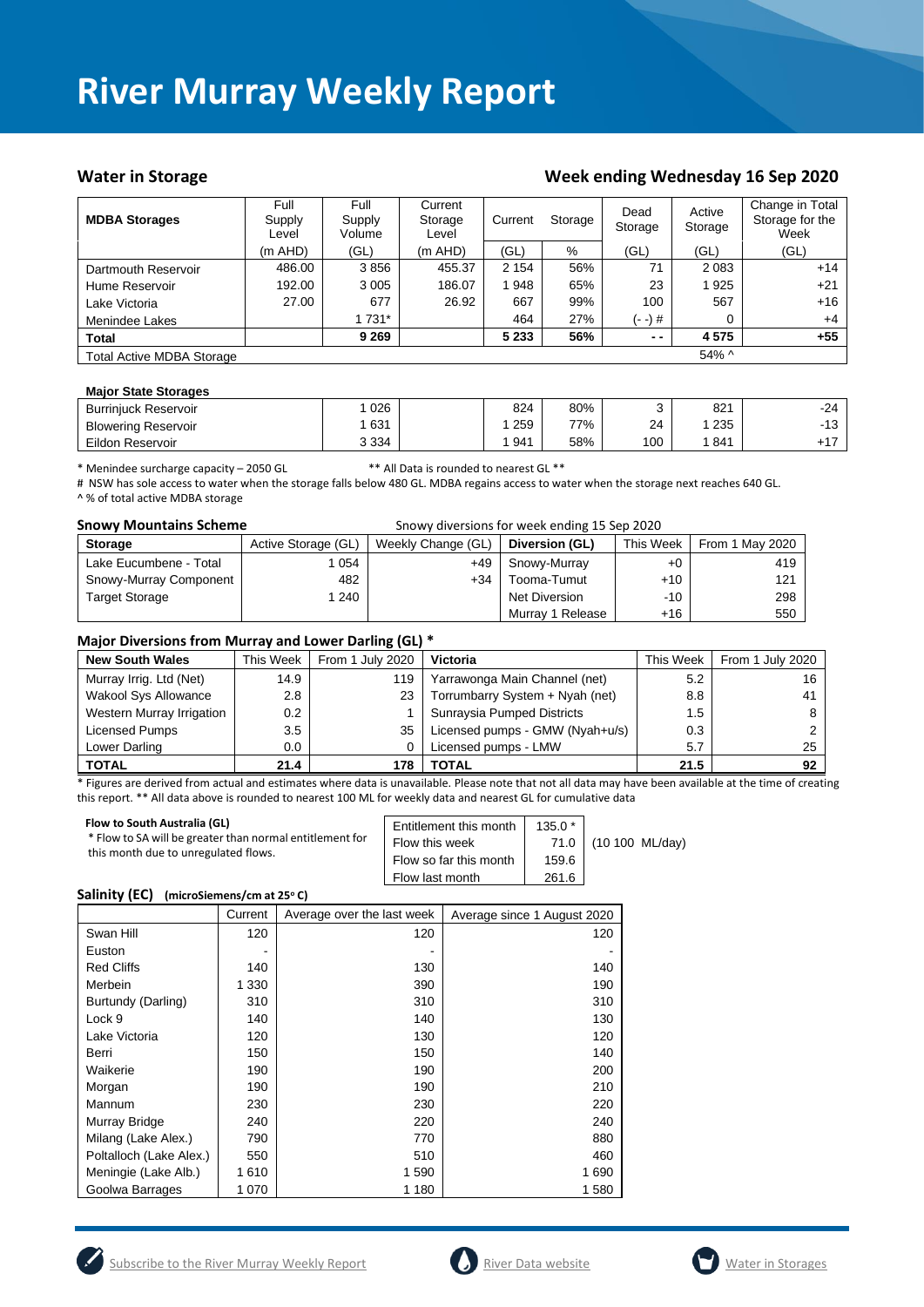

# **MURRAY-<br>DARLING**

#### River Levels and Flows **River Levels and Flows Week ending Wednesday 16 Sep 2020**

|                                  | Minor Flood<br>Stage     | Gauge | Height         | Flow     | Trend        | Average Flow this<br>Week | Average Flow last<br>Week |
|----------------------------------|--------------------------|-------|----------------|----------|--------------|---------------------------|---------------------------|
|                                  |                          | local | (m)            |          |              |                           |                           |
| <b>River Murray</b>              | (m)                      | (m)   | AHD)           | (ML/day) |              | (ML/day)                  | (ML/day)                  |
| Khancoban                        |                          |       |                | 4610     | R            | 4 0 5 0                   | 2 0 6 0                   |
| Jingellic                        | 4.0                      | 2.05  | 208.57         | 7570     | $\mathsf{R}$ | 7 3 5 0                   | 6430                      |
| Tallandoon (Mitta Mitta River)   | 4.2                      | 1.55  | 218.44         | 890      | F            | 950                       | 1 0 3 0                   |
| Heywoods                         | 5.5                      | 2.25  | 155.88         | 5 5 6 0  | F            | 6 0 30                    | 990                       |
| <b>Doctors Point</b>             | 5.5                      | 2.31  | 150.78         | 7 140    | F            | 7670                      | 2 5 2 0                   |
| Albury                           | 4.3                      | 1.32  | 148.76         |          |              |                           |                           |
| Corowa                           | 4.6                      | 1.77  | 127.79         | 7 0 0 0  | F            | 6 0 5 0                   | 2 140                     |
| Yarrawonga Weir (d/s)            | 6.4                      | 1.19  | 116.23         | 7010     | S            | 6 3 9 0                   | 5 800                     |
| Tocumwal                         | 6.4                      | 1.68  | 105.52         | 6 300    | ${\sf R}$    | 5840                      | 5 1 4 0                   |
| Torrumbarry Weir (d/s)           | 7.3                      | 2.11  | 80.66          | 5 9 5 0  | ${\sf R}$    | 5 5 9 0                   | 9880                      |
| Swan Hill                        | 4.5                      | 1.19  | 64.11          | 5 900    | S            | 7 0 5 0                   | 13 540                    |
| <b>Wakool Junction</b>           | 8.8                      | 3.00  | 52.12          | 8 1 2 0  | F            | 10 270                    | 14 360                    |
| Euston Weir (d/s)                | 9.1                      | 1.87  | 43.71          | 10 630   | F            | 12 880                    | 14 470                    |
| Mildura Weir (d/s)               |                          |       |                | 12 440   | F            | 14 540                    | 12 310                    |
| Wentworth Weir (d/s)             | 7.3                      | 3.25  | 28.01          | 12 150   | F            | 14 190                    | 11 630                    |
| <b>Rufus Junction</b>            | $\overline{\phantom{a}}$ | 3.60  | 20.53          | 7 3 6 0  | F            | 9 2 5 0                   | 9310                      |
| Blanchetown (Lock 1 d/s)         | $\overline{\phantom{a}}$ | 0.86  |                | 8 0 6 0  | F            | 9 3 9 0                   | 8 4 0 0                   |
|                                  |                          |       |                |          |              |                           |                           |
| <b>Tributaries</b>               |                          |       |                |          |              |                           |                           |
| Kiewa at Bandiana                | 2.8                      | 1.71  | 154.94         | 1 500    | F            | 1580                      | 1580                      |
| Ovens at Wangaratta              | 11.9                     | 8.69  | 146.37         | 2410     | F            | 2 6 4 0                   | 4 0 8 0                   |
| Goulburn at McCoys Bridge        | 9.0                      | 2.71  | 94.13          | 3 2 7 0  | F            | 3 1 5 0                   | 4 4 2 0                   |
| Edward at Stevens Weir (d/s)     | 5.5                      | 1.08  | 80.85          | 790      | S            | 810                       | 1 1 1 0                   |
| <b>Edward at Liewah</b>          |                          | 1.95  | 57.33          | 1 2 4 0  | F            | 1 2 1 0                   | 790                       |
| <b>Wakool at Stoney Crossing</b> |                          | 1.45  | 54.94          | 530      | R            | 480                       | 440                       |
| Murrumbidgee at Balranald        | 5.0                      | 1.79  | 57.75          | 1 370    | F            | 1 370                     | 1810                      |
| Barwon at Mungindi               | 6.1                      | 3.24  | -              | 160      | $\mathsf{R}$ | 170                       | 430                       |
| Darling at Bourke                | 9.0                      | 4.22  | $\blacksquare$ | 1 0 2 0  | F            | 1 3 1 0                   | 1 2 2 0                   |
| Darling at Burtundy Rocks        |                          | 0.70  | $\blacksquare$ | 150      | S            | 150                       | 150                       |
|                                  |                          |       |                |          |              |                           |                           |

Natural Inflow to Hume 11 880

(i.e. Pre Dartmouth & Snowy Mountains scheme)

**Weirs and Locks** Pool levels above or below Full Supply Level (FSL)

| <b>Murray</b>      | FSL (m AHD) | u/s     | d/s     |                       | FSL (m AHD) | u/s     | d/s     |
|--------------------|-------------|---------|---------|-----------------------|-------------|---------|---------|
| Yarrawonga         | 124.90      | $-0.16$ |         | No. 7 Rufus River     | 22.10       | $+0.05$ | $+1.29$ |
| No. 26 Torrumbarry | 86.05       | $-0.00$ |         | No. 6 Murtho          | 19.25       | $+0.13$ | $+0.35$ |
| No. 15 Euston      | 47.60       | $-0.01$ |         | No. 5 Renmark         | 16.30       | $+0.19$ | $+0.54$ |
| No. 11 Mildura     | 34.40       | $-0.05$ | $+0.54$ | No. 4 Bookpurnong     | 13.20       | $+0.33$ | $+0.92$ |
| No. 10 Wentworth   | 30.80       | $+0.02$ | $+0.61$ | No. 3 Overland Corner | 9.80        | $+0.03$ | $+0.47$ |
| No. 9 Kulnine      | 27.40       | $+0.03$ | $+0.19$ | No. 2 Waikerie        | 6.10        | $+0.18$ | $+0.42$ |
| No. 8 Wangumma     | 24.60       | $+0.06$ | $+0.31$ | No. 1 Blanchetown     | 3.20        | $+0.17$ | $+0.11$ |

#### **Lower Lakes FSL = 0.75 m AHD**

Lake Alexandrina average level for the past 5 days (m AHD)  $\vert$  0.81

| <b>Barrages</b>       | <b>Fishways at Barrages</b> |               |            |           |                        |                        |                            |  |
|-----------------------|-----------------------------|---------------|------------|-----------|------------------------|------------------------|----------------------------|--|
|                       | Openings                    | Level (m AHD) | No. Open   | Rock Ramp | <b>Vertical Slot 1</b> | <b>Vertical Slot 2</b> | <b>Dual Vertical Slots</b> |  |
| Goolwa                | 128 openings                | 0.87          |            |           | Open                   | Open                   |                            |  |
| Mundoo                | 26 openings                 | 0.84          | All closed |           |                        |                        | Open                       |  |
| <b>Hunters Creek</b>  |                             |               |            |           | Open                   | -                      |                            |  |
| <b>Boundary Creek</b> | 6 openings                  | -             |            | -         | Open                   | -                      |                            |  |
| Ewe Island            | 111 gates                   | -             | All closed |           |                        |                        | Open                       |  |
| Tauwitchere           | 322 gates                   | 0.85          | 6          | Open      | Closed                 | Open                   |                            |  |

AHD = Level relative to Australian Height Datum, i.e. height above sea level